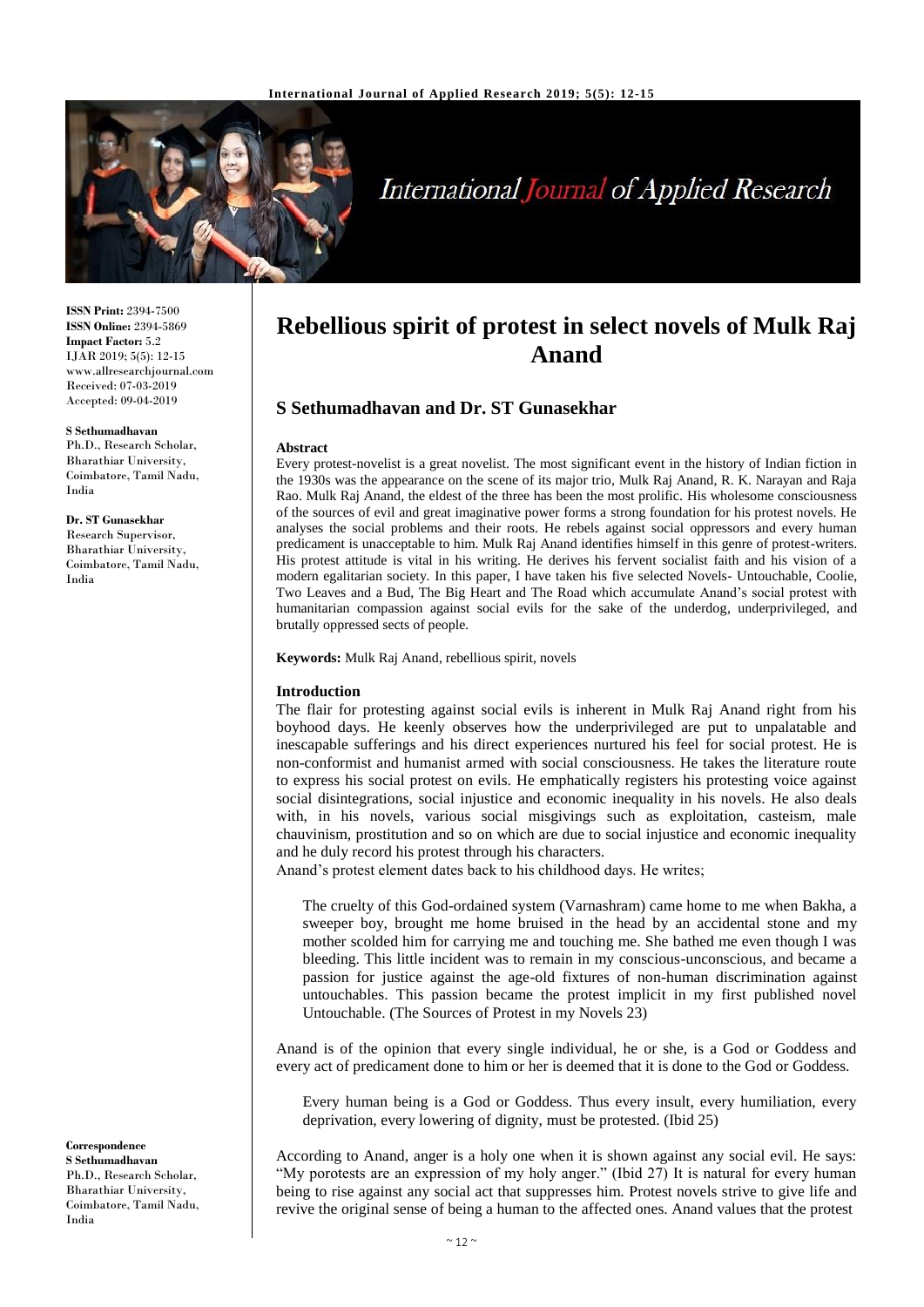novel is the source of renewal of the human person. The concept of protest in these novels reminds us of a person, his innate quality and makes him a worthy being. Anand depicts his characters as struggling ones against anti-social acts on them. His protagonists are signs of protest and revolt. Anand says: "My heroes; anti-heroes may be the symbols of struggles." (Ibid 25) He feels that protests result in renaissance which is the passion for any human being. He opines: "Renaissance is the cue for all human passions to grow, ever in freedom, to higher consciousness." (Ibid 27) Anand's deep-rooted observation on social evils and his extraordinary insight led him to write his protest novels.

His acquaintance with Gandhiji strengthened his protest attitude.

The Mahatma sent me to the people before I should write any more novels. From that time onwards my protest about the human predicament, under the Empire, and in the atmosphere of our own decay, often resulting from blind acceptance of bad habits and the taboos of the sage Manu and the Hadith traditions of Islam, became self-conscious. (Ibid 20)

Anand's heart melts to see the suffering mankind and this humanistic element in him activates his protest element. He writes thus:

I wished to recreate the folk, whom I knew intimately, from the lower depths, the lumpens and the suppressed, oppressed, repressed, those who had seldom appeared in our literatures.... (Ibid 20)

His heart aches to know that millions of unfortunate souls take only one meal a day. Fearlessness and dignity are the two great marks of human beings. They are the identity of mankind. But when these novel qualities are at stake, Anand revolts to revive these desired qualities. He writes:

I woke up every morning to see how men and women dreaded other men and women, how they were always benthead before the White Sahibs and the Bania moneylenders, landlords and Sarkari officers. (Ibid 21)

Anand's yet another childhood experience forms a prelude to make him an absolute social protestor. His writing a letter to God proves that a social protestor in Anand is on the making even when he was a child. He writes so:

When a young cousin of mine died at the age of nine of tuberculosis, I wrote a letter of protest to God in heaven, asking Him how He could take away the little innocent girl who had committed no sin! (Ibid 22)

His protest element goes to question even God.

Mulk Raj Anand, passionately concerned with the hardship of the life of villagers, their poverty, squalor and backwardness coupled with gross ignorance and the cruelties of caste, took upon him the task of attacking social snobbery and injustice. (Social Protest in Mulk Raj Anand: Critical Response to Indian English Fiction 10)

Anand has been advocating relentlessly for the welfare of the oppressed section of the society. He is very much concerned with the suppressed section. He wants it to become dignified and to get rid of ignorance, apathy and despair.

All these concerns together with the insights provided, make Anand's novels a part of protest literature. (Protest in the Novels of Mulk Raj Anand: Critical Responses 132)

The following is the critical examination and perceptive evaluation of Anand's protest novels namely Untouchable, The Big Heart, The Old Woman and a Cow, The Road and Two Leaves and a Bud.

Bakha, the protagonist in the novel Untouchable, is conscious of the injustice done to him. He fumes over the abuses and ill-treatment meted out to him by the caste Hindus. He is an outcaste and not considered even as a human being. He is dirty because he cleans the dirt of others. The sequence of incidents humiliates him and makes him resent inwardly. His soul cries in anguish. He gets abused wherever he goes. He does nothing but pollutes people. When Bakha is slapped, the accumulated strength of giant body glistened in him. His heart is filled with the desire for revenge. There is a mix of horror, rage and indignation in his mind.

Bakha's fumes with anger and instinctively jumps to take revenge for the insult to his sister. (Mulk Raj Anand's Untouchable: A Triumph of Narrative Skill, 10)

Bakha's blood boils when he hears that his sister is molested. His instinct tells his to take revenge on the person who attempted to spoil her. Bakha is not a dead log like his father. He is very much alive to feel and react. "There was a smouldering rage in his soul. His feelings rise like spurts of smoke from a half-smothered fire." (UT 57-58)

When he recollects the abuses and rebukes, he suffers extensively and his heart is filled with remorse. "Bakha is weighed down by the yoke of ancestral serfdom, his protest remains incipient." (The Rigidity of Caste System15) His inherited subservience for generations runs through his nerves. His protest is a hidden one. Anand "musters enough guts to strengthen his characters to find their real fire in the furnace of fight of freedom." (Despair and Delight in the Novels of Mulk Raj Anand 81) Anand is a pioneer and a forerunner of the protest-literature. It is very well revealed in his novels.

In Untouchable, the protest is against the tyranny of the caste system; in Coolie, it is against the inhuman treatment of the capitalist class; in Two Leaves and a Bud, it is against the colonial exploitation (Social Protest in Mulk Raj Anand: Critical Response to Indian English Fiction 22)

From the very core of his heart, Anand protests against "social maladies, human hypocrisies and individual idiosyncrasies." (Ibid 15)

The Big Heart portrays a low class Indian youth, Anantha, boldly championing and protesting for the cause of unemployed thathiar brothers and losing his life in the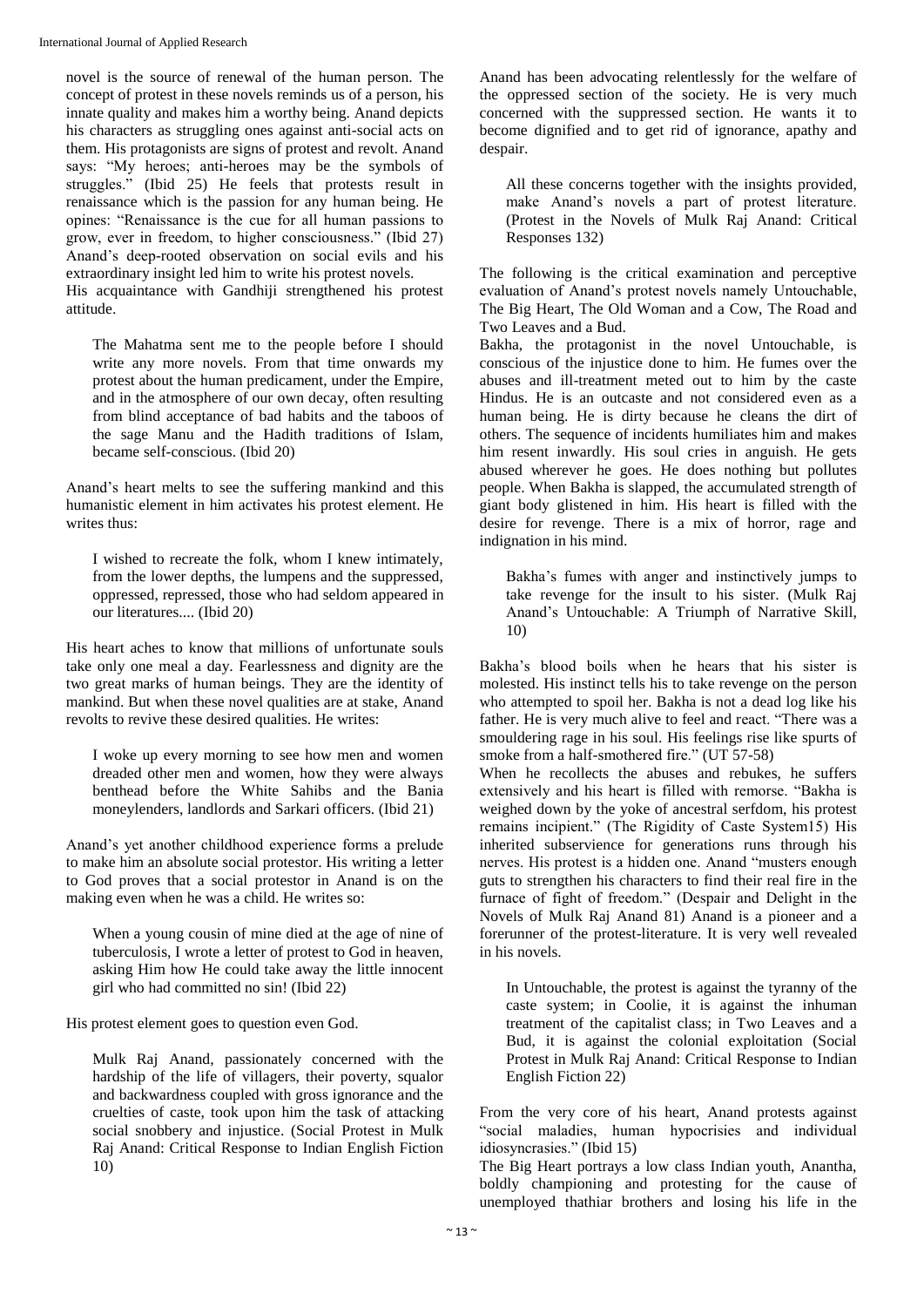process. He protests in strong terms the economic depravity, the result of which thathiars are not able to get even a square meal a day. They lose their job and their life is surrounded by misery and hunger just because a factory equipped with modern machines has come up.

The Big Heart of Anand stands as a testimony of protest against economic inequality. The artisans lose not only their jobs but also their bread due to industrialization. When the hard-core rebels show their protest and anger by destroying the machines in the factory, the protagonist, Ananta, loses his life while protesting in the Gandhian way against industrialization. The gap between the 'haves' and 'havenots' gets widened day by day. The more the gap, the more is the disaster. The gap should be bridged reasonably to avoid any volcano erupting out and destroying everything.

The novel's basic aim is to protest against the industrialists who have, by establishing a factory, left the other thathiar brothers unemployed. (Protest in the Novels of Mulk Raj Anand: Critical Responses 134)

Ananta, the hero with 'the big heart', spends all his earnings in feeding the hungry souls, which scramble over a stinking rubbish heap on which four puris have fallen. The protagonist, "Ananta's protest is mainly directed against the political and economic conditions." (Ibid 135) Ananta motivates the workers to fight collectively and unitedly. He advises them to form a union and negotiate with the owners of the factory for getting their jobs back. He believes that protest in unity will serve the purpose. According to Saros Cowasjee, "Ananta is not a passive sufferer but is shown capable of protest against degradation." (The Big Heart: A Note 140) Anand emphasies on collective efforts for protesting against social injustice instead of fighting singlehandedly. Only collective consciousness and unity can protest effectively "against the shut-mouth omnipotent, omnipresent will of the Sarkar." (The Big Heart 46) Satyapal, a student-rebel, is a hard-core man and he preaches protest against the industrialists in the form of violence. He is for demolishing the machines, which left the thathiars unemployed. Ralia is led by Satyapal's ornamental and rhetoric of violence and breaks the machinery in the factory. Ananta does not want to destroy machines but wants only control over them. He is a reasonable protestor but Ralia is an extremist and an unreasonable protestor.

Knowing the impending disaster, Ananta runs towards the factory to stop the violence. But he gets killed by Ralia. Purun Bhagat Singh, a poet, feels that the protest protesters will shun violence and understand the significance of collective revolution in a united way, at least on coming to know of the death of Ananta. Mulk Raj Anand stresses through this novel The Big Heart that a collective protest is more effective than an individual protest.

Anand's The Old Woman and the Cow is the only novel in which a female protagonist, namely Gauri, takes the role of a protestor. Gauri is able to overthrow, with her protesting attitude, the oppressors. She is able to lead an independent life with dignity only due to her protest nature. She is a docile girl and respects her husband as God in spite of his ill-treatment, abuses and beatings. In the beginning days of her married life, she proves to be an average Indian wife. But later she is changed into a tigress. When she becomes pregnant, she is beaten up and driven out of the house. She reaches her mother's house and is sold by her mother to the

Seth for want of money to save the cow. "Gauri for the first time in the novel protests at being sold to Seth Jwala Prasad." (Protest in the Novels of Mulk Raj Anand: Critical Responses 130)

Gauri protests at being treated as a commodity and sold out. She allows a naive, half-suppressed protest to raise her lips. She even dares to curse God: "May the Gods die, if they favour these dogs!" (OWC 137) However, she withdraws her curse for fear of blasphemy. When her husband questions Gauri's chastity, she registers her protest loudly and when he tries to beat her, she says she will retaliate if beaten. When her mother-in-law comes abusing and taunting her, she protests and turns out the old lady from her doorsteps. She joins Dr. Mahindra's hospital and starts leading a dignified life.

The credit goes to Dr.Maheindra who has influenced her life; therefore, she realizes that her salvation does not remain in her endurance and obedience to an age-old corrupted society but in an active opposition to it. (Humanistic Note: A Study in Mulk Raj Anand's The Old Woman and the Cow 68)

Gauri's protest against evil is in itself good news of better things to come. Anand's literary life is all along marked by his relentless protest against inhuman practices. He not only shows his protest in selling a woman in The Old Woman and the Cow but also creates awareness on the status of the poor women in India.

It is all because of his profound love for mankind. K.Suneetha Rani says:

His (Anand's) literary life has been an incessant struggle, characterized by an intrepid protest against inhumanity and a boundless compassion for men. (A Dark Drama of Exploitation: An Approach to Two Leaves and a Bud 51)

Anand's humanitarian protest in favour of the downtrodden was his mission all through his life. According to N.P.Ravikumar:

His (Anand's) humanitarian protest and his desire to uplift the life of the downtrodden from their degradation, he felt that it was his mission in life. (Two Leaves and a Bud: A Proletariat Novel 115)

T.Vasudeva Reddy goes on to say thus:

Anand rebels at the irrational traditional ways and the cruel system of social exploitation and solemnly started a crusade against social exploitation. (A Crusade against Social Exploitation 46)

Anand revolts against the upper class and wages a holy war against exploitation.

His novels are, in unequivocal terms, a crusade against the injustice done to the poor peasants and the lower classes by the upper classes in the caste-dominant Indian society. (A Crusade against Social Exploitation 46)